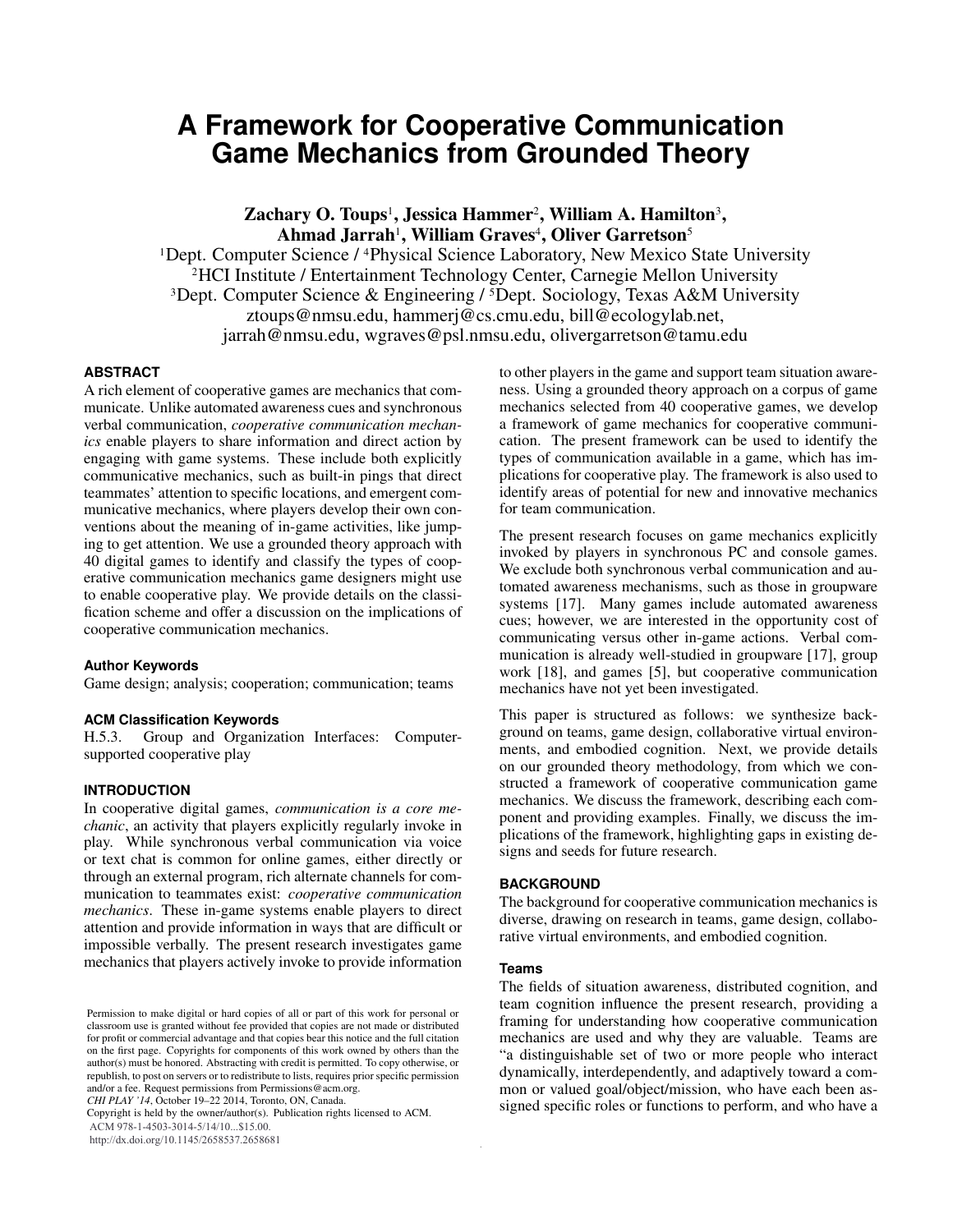limited life span of membership" [\[28\]](#page-9-2). Cooperating players form teams during play; they develop and maintain situation awareness to succeed at a game.

*Situation awareness* refers to the ability of individuals to understand their environment and how it will likely change [\[8,](#page-8-1) [9\]](#page-8-2). A high level of situation awareness supports an individual in making intelligent decisions about how to act in an environment and support her/his team in problem solving.

In a *distributed cognition* environment, such as cooperative game play, information is used to make decisions and enact change; it is transferred throughout a cognitive system consisting of people, interfaces, and objects [\[19,](#page-9-3) [21,](#page-9-4) [22\]](#page-9-5). As information is translated among media and through time, its form and values change. Distributed cognition accounts for how information form is altered to ensure its usefulness for a task or its ability to be transferred further. A team player might need to observe multiple components of a game's state and communicate it to teammates using her/his avatar.

*Team cognition theory* [\[12,](#page-9-6) [24,](#page-9-7) [29\]](#page-9-8) posits a team (as defined above) as a unit capable of thought. Team members share information and develop an understanding of one another's roles, capabilities, and knowledge as these are needed to accomplish the team's objectives. Teams must contend with *communication overhead* [\[10,](#page-8-3) [24\]](#page-9-7), the cost in terms of time, cognitive bandwidth, and technological bandwidth of sharing information with other team members. Communication is thus *not "free"* and highly efficient teams develop strategies and understanding that limit their need for communication. These efficient teams *implicitly coordinate* [\[10,](#page-8-3) [11,](#page-8-4) [24,](#page-9-7) [35\]](#page-9-9), anticipating and fulfilling one another's information needs.

# **Game Design**

Salen and Zimmerman characterize games as systems of interrelated *rules* and *play* [\[30\]](#page-9-10). Rules are the structures that constrain player action, while play is the freedom to make decisions within the rules. A *game mechanic* is a moment at which a player makes a choice and observes the outcome [\[23,](#page-9-11) [30\]](#page-9-10). *Core mechanics* are the essence of a game, and are engaged with repeatedly. Game scholars have created frameworks to analyze subsets of game mechanics, such as Consalvo's review of social mechanics in social games [\[6\]](#page-8-5). The present research develops a framework that identifies game mechanics that support cooperative communication.

Prior work has investigated cooperation in game play. Much of this is centered around the design of cooperative game mechanics [\[2,](#page-8-6) [15,](#page-9-12) [31,](#page-9-13) [34\]](#page-9-14), the verbal practices of teams [\[33\]](#page-9-15), or how people play in co-located settings [\[5\]](#page-8-0). Communication channels and awareness cues are critical to keep players engaged in game play in a challenging teamwork environment while maintaining situation awareness.

Importantly, Chuang et al. [\[5\]](#page-8-0) found that co-located players collaborate not only through explicit communication channels but also an implicit awareness of each other; this can be likened to the work of high-performance teams. One key communication channel they and Tomi and Tony [\[34\]](#page-9-14) identify are "virtual gestures": players use avatar movement to send information to partner(s). This research suggests the importance of investigating other potential communication channels that are unique to games.

## **Collaborative Virtual Environments**

*Collaborative virtual environments* (CVEs) are shared, persistent computer-simulated spaces. Users interact in a virtual environment with each other in real-time [\[39\]](#page-9-16). Zutshi et al. [\[39\]](#page-9-16) identify key features of virtual environments, some of which are relevant to cooperative play: user presentation (e.g. using avatar to present the player), gesture (e.g. avatar gestures [\[5,](#page-8-0) [34\]](#page-9-14)), and communication (e.g. voice or text chat).

CVEs enable groups to work on a common task, where they benefit from sharing resources, sharing ideas, and learning from each another [\[39\]](#page-9-16). Games represent one such context. Players in a cooperative games work together to solve problems, where the game highlights contribution, challenge, and fun [\[1,](#page-8-7) [39\]](#page-9-16). Playing in a CVE has been recognized as increasing technical playing ability; the collaborative aspect allows players to explore games with the backing of a social infrastructure, which creates a strong bond between players [\[3\]](#page-8-8).

# **Embodied Communication**

*Embodied communication* occurs in real life between individuals when they cannot communicate through a direct method of transferring meaning [\[13\]](#page-9-17). Language is not static; it evolves as individuals are exposed to new settings and need to convey novel meanings [\[27\]](#page-9-18). Embodied communication is not restricted to the physical world, but has expanded into the virtual realm, as seen in the present and prior [\[5,](#page-8-0) [34\]](#page-9-14) research.

Despite voice and text communication availability in games, designers and players have devised communication methods that use neither. Players are frequently exposed to novel settings and mechanics where their language and conceptual understanding adapt to cope with new problems. This has implications in digital game play where voice or text communication are not available or are not viable (e.g. playing a first person shooter game without a headset). One player does not inherently know what others know; a disconnect of perspectives occurs. Each player's viewpoint gives one set of information: information is distributed [\[37\]](#page-9-19). Players must use the communication channels available to them—the mechanics and affordances of the game itself—to share information.

# **Summary**

These bodies of literature explain the information needs of team members, which are met through other team members in the shared CVE of the game. Teams can and do use game mechanics as collaborative tools to accomplish in-game goals and to communicate. No review of cooperative game mechanics separate from synchronous verbal communication exists. As researchers, we believe this work will provide tools for future investigation of collaboration patterns in online play; as designers, we are interested in how we can enable players to have rich, game-centric communication.

### **METHODOLOGY**

We conducted a qualitative study to investigate the game mechanics players may use to communicate with others in lieu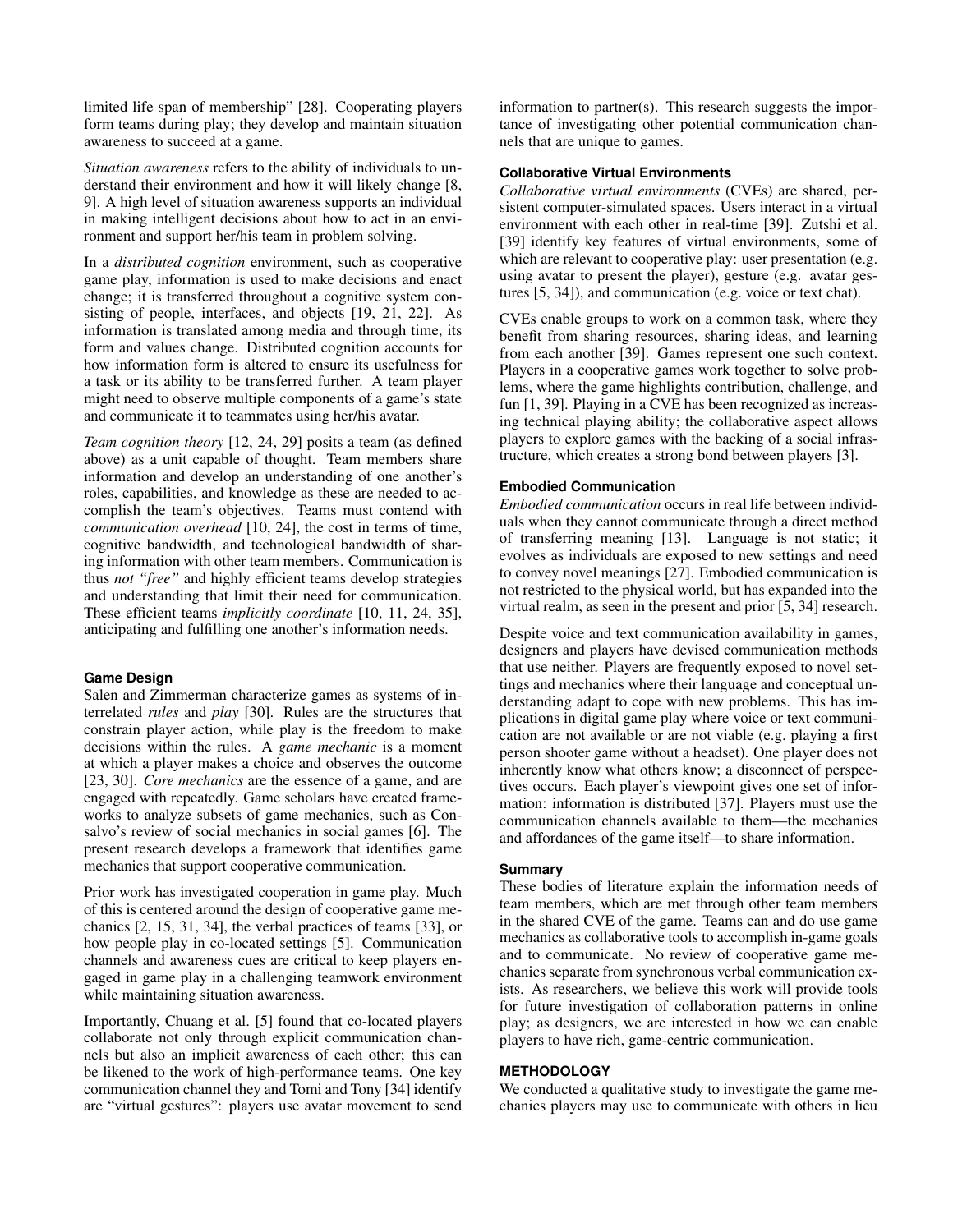

<span id="page-2-1"></span>Figure 1. Framework for cooperative communication game mechanics produced from a grounded theory analysis of game designs. There are up to three levels of classification for game mechanics: primary, secondary, and tertiary.

of, or in addition to, synchronous verbal communication. We engaged in grounded theory methodology [\[4,](#page-8-9) [14,](#page-9-20) [32\]](#page-9-21), iterating between data collection and analysis. Beyond identifying the mechanisms of communication in play, we developed a framework to classify patterns of cooperative mechanics.

Four researchers independently identified cooperative games from prior experience, ultimately developing Table [1.](#page-3-0) Data was drawn from personal play experiences and oberservations of players, both in person and through sites such as Twitch.tv. Within these games, the researchers identified the specific game mechanics that support cooperative communication in play, samples of which are discussed later and listed in Table  $2<sup>1</sup>$  $2<sup>1</sup>$  $2<sup>1</sup>$  $2<sup>1</sup>$ . The researchers independently open coded their experiences with cooperative game mechanics. Within this context of coding the data was conceptualized and classified independently [\[32\]](#page-9-21). During this process, researchers developed theoretical memos [\[32\]](#page-9-21) to further refine emerging ideas.

Initially, we independently developed an 8-code, single-layer scheme and a two layer scheme with 4-codes on the top layer and two sub-codes for each super-code to identify mechanics. Then we compared codes, merging similar categories or developing new ones; we compiled a list of interesting game contexts where the identified coordination mechanisms occur. Codes and phenomena were categorized; the independently conceptualized codes were integrated and reiterated to form the beginning of a framework. This new intermediate framework was similar to the final version. An additional round of comparison, merging, and developing codes followed to produce the present three-level framework shown in Figure [1](#page-2-1) and discussed in detail in the next section.

A selective coding process followed: fieldwork was done to verify certain codes and phenomena by playing the games in question and/or observing gameplay through internet sources. This selective coding was done within the emerging framework allowing for a more focused investigation of communication mechanisms. This process allowed us to see an array of ways players communicate within specific games as well as where communication mechanisms are lacking.

# **FRAMEWORK FOR COOPERATIVE COMMUNICATION**

Based on a grounded theory approach, we present a framework for classifying cooperative communication game mechanics based on the way they provide information to teammates. There are three layers of classification, primary, secondary, and tertiary, that correspond to deepening levels of specification for some of the types. Figure [1](#page-2-1) diagrams the framework. The primary types of mechanics, discussed in detail below, include environment-modifying, automated communication, immersive, expressive, emergent, and attentionfocusing. A game mechanic may fit into multiple types.

We note that the player behaviors we describe below are a representative, rather than exhaustive, set of ways that players use cooperative communication mechanics. These play techniques are supported by the cooperative communication mechanics, and as such are available to all players of a given game. However, we do not claim that *all* players use a particular mechanic in a particular way. Rather, we argue that these cooperative behaviors are *enabled* by the cooperative communication mechanics, and that based on our observations are used on a regular basis by at least some players.

#### **Environment-Modifying**

Environment-modifying game mechanics allow the player to permanently or semi-permanently change some component of the game world to convey information to other players.

<span id="page-2-0"></span> $1$ Table [2](#page-7-0) includes the final coding, based on Figure [1,](#page-2-1) which was not developed until the final cycle of theory generation.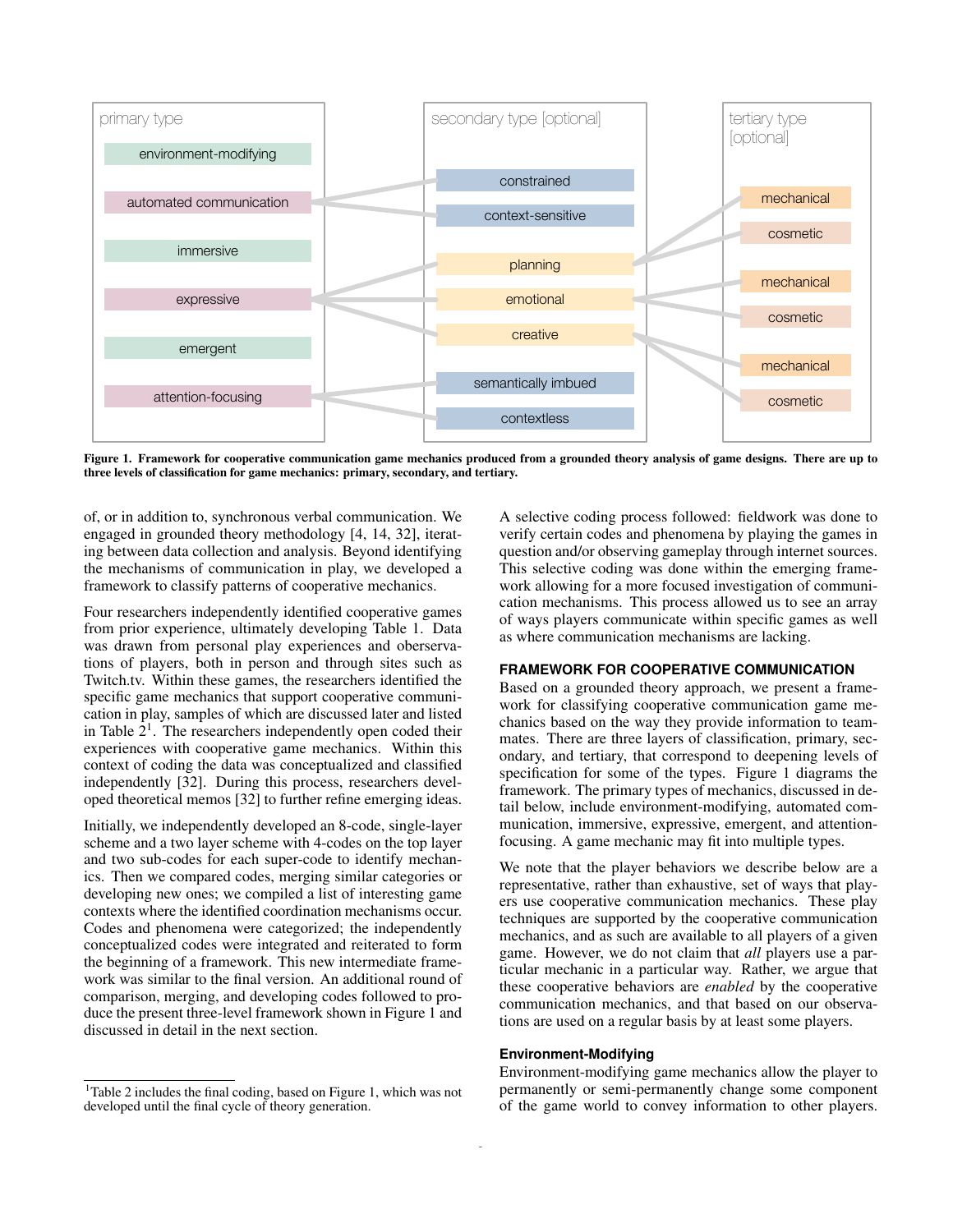| game                     | play mode(s)   | genre(s)                  | game                         | play mode(s)   | genre(s)                  |
|--------------------------|----------------|---------------------------|------------------------------|----------------|---------------------------|
| 1.) Army of $Two$        | $\rm{coop}$    | <b>TPS</b>                | 19.<br>Hearthstone:          | $1$ -vs.-1     | collectible               |
| 2.) Assassin's Creed III | free-for-all   | Ac, Ad, St                | Heroes of Warcraft           |                | card game                 |
| 3.) Castle Crashers      | free-for-all   | BEU, RPG,                 | 20.) Journey [2012]          | single player  | Ad                        |
|                          |                | Ac                        | 21.) League of Legends       | team comp.     | <b>MOBA</b>               |
| Counter-Strike:<br>4.)   | team comp.     | <b>FPS</b>                | 22.) Legend of Zelda:        | free-for-all   | AcAd                      |
| Global Offensive         |                |                           | <b>Four Swords Adventure</b> |                |                           |
| 5.)<br>Counter-Strike:   |                | $^{\prime\prime}$         | 23.) Little Big Planet       | coop           | PP                        |
| Source                   |                |                           | 24.) Little Big Planet 2     |                | $\mathbf{H}$              |
| 6.) Dark Souls           | single player  | RPG,<br>Ac.<br>metroidva- | 25.) Mass Effect 3           | team comp.     | RPG,<br>Ac,<br><b>TPS</b> |
|                          |                | nia, DC                   | 26.) Minecraft               | free-for-all   | Sa, Su                    |
| 7.) Dark Souls II        |                | Ac, RPG, HS               | 27.) Monaco:<br>What's       | coop           | Ac, St                    |
| $8.)$ DayZ               | free-for-all   | Su                        | Yours is Mine                |                |                           |
| 9.) Destiny              | coop           | RPG,<br>Ac,               | 28.) Payday: The Heist       | coop           | <b>FPS</b>                |
|                          |                | <b>FPS</b>                | 29.) Payday 2                |                | $\mathbf{H}$              |
| $10.)$ Diablo            | coop           | Ac, RPG, HS               | 30.) Planetside 2            | team comp.     | MMO, FPS                  |
| 11.) Diablo $II$         |                | "                         | 31.) <i>Portal</i> 2         | coop           | PP                        |
| 12.) Diablo III          | $\mathbf{H}$   | $\mathbf{H}$              | 32.) StarCraft               | team comp.     | <b>RTS</b>                |
| 13.) The Elder Scrolls   | team<br>comp., | MMO, RPG                  | 33.) StarCraft 2             | 11             | 11                        |
| Online                   | coop           |                           | 34.)<br>Super Mario          | coop           | platforming               |
| 14.)<br>Final Fantasy:   | coop           | Ac, RPG                   | Galaxy                       |                |                           |
| Crystal Chronicles       |                |                           | 35.) Rust                    | free-for-all   | Ac, Ad, Su                |
| Halo: Combat<br>15.)     | team comp.     | <b>FPS</b>                | 36.) Titanfall               | team comp.     | <b>FPS</b>                |
| Evolved                  |                |                           | 37.) Starseige: Tribes       | team comp.     | <b>FPS</b>                |
| 16.) Halo 2              | team<br>comp., | $\pmb{\mathsf{H}}$        | 38.) Tribes 2                |                | $\mathbf{H}$              |
|                          | coop           |                           | 39.) Tribes Ascend           | "              | 11                        |
| $17.)$ Halo $3$          | $\blacksquare$ | $^{\prime\prime}$         | 40.) World of Warcraft       | team<br>comp., | MMO, RPG                  |
| 18.) Halo 4              | $\blacksquare$ | $\mathbf{H}$              |                              | coop           |                           |

<span id="page-3-0"></span>Table 1. List of games considered in analysis. All cooperative games considered as data sources; not all games were found to include cooperative communication mechanics. Genres derived from games' Wikipedia.org entries. Genre abbreviations: Ac: action; Ad: adventure; BEU: beat 'em up; DC: dungeon crawl; FPS: first-person shooter; HS: hack and slash; MMO: massively multiplayer online; MOBA: multiplayer battle arena; PP: puzzle platformer; RPG: role-playing game; Sa: sandbox; St: stealth; Su: survival; TPS: third-person shooter.

Such mechanics may function as cairns, marking out a safe trail to other players, or might be used to store lore created by players. Although we are interested in cooperation, environment-modifying mechanics can also be abused to grief or troll players. These game mechanics may not be for a *team* per se, as environment-modifying mechanics are often asynchronous, but they may be used to provide help to others facing similar in-game challenges in the future. Environmentmodifying game mechanics were among the rarest observed in our sample, but function as cooperative communication mechanics and are thus included in the framework.

Exemplar Mechanics: Signposts. Signposts allow players to leave persistent text messages in the game environment, an environment-modifying game mechanic. Some games allow only messages that are pre-generated by the designers, while others allow players to input arbitrary text. Signpost mechanics may be synchronous—players building signs in front of other players—but they are more commonly asynchronous. Players create messages and choose where to leave them in the game world; they must make assumptions about how other players will later see it and react.

Signpost mechanics generally involve the signpost-making player taking a break from other gameplay to interact with a messaging sub-system. Players who read the signpost, on the other hand, may need to take much less of a break from other in-game activities. This asymmetry means that signpost creation may be best suited for non-urgent moments or tasks, but the messages can be relevant for even critical situations.

Games with signpost mechanics include *Dark Souls* and *Dark Souls II*, in which players can write messages on the ground to be read later by others. *Minecraft* is another example, in which players can create signs that other players can later read. Built environments in *Minecraft* can also be understood as signpost mechanics, such as buildings shaped like arrows to indicate to other players where resources can be found.

# **Automated Communication**

Automated communication game mechanics enable efficient communication among teammates, reducing the burden on the player to provide context or detail. The subtypes of automated communication are constrained and context-sensitive.

### *Automated Communication/Constrained*

Automated communication/constrained takes the form of predefined announcements or responses that the player invokes to explicitly indicate something to teammates. These types of cooperative communication mechanics require the player to decide what information to share with teammates, accounting for context manually, activating it through a game mechanic. The game must have an expressive-enough interface to sup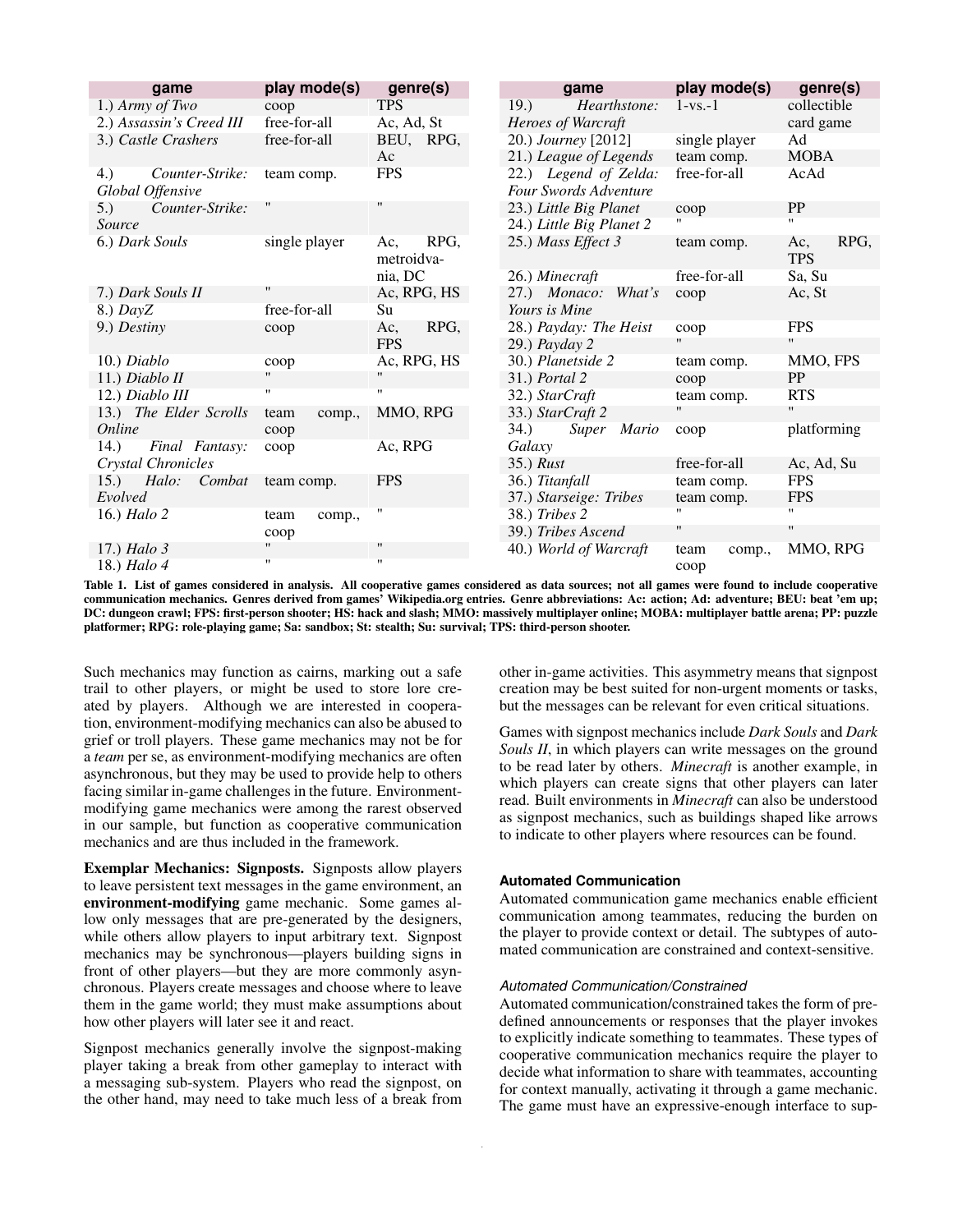port the kinds of automated communication/constrained that the player needs to provide teammates.

Exemplar Mechanics: Message Macros. Message macros allow the player to efficiently select from a limited set of pregenerated messages and share them with teammates, a form of automated communication/constrained. The player issues a command (for example, by typing a three-key combination) that is translated into an audio or text message shared with other players. The messages in question may be aimed at allies or at enemies. The former tend to be either informational or instructive, such as "I need help" or "Follow me!" The latter include taunts and threats to disrupt opponent concentration.

Message macros are quick and easy to access, once learned. They minimize the time it takes for players to call up a particular message, so that players can use the macros even in highstress, high-speed scenarios. However, players are limited to the messages chosen by the game designer, which may not cover every situation in which the player finds him/herself. Additionally, message macros rely heavily on player recall for access.

Games with message macros include the *Tribes* series of team-based first-person shooters and the *Diablo* series of action role-playing games. *Journey* is a corner case here: there is just one message macro, the ability to sing. Singing is a core mechanic for interacting with the environment in addition to being an emergent communication mechanic.

## *Automated Communication/Context-Sensitive*

Automated communications/context-sensitive rely on game state to parameterize a communication to teammates. They reduce the burden on players, effectively allowing the player to transmit information that the avatar is presumed to "understand" from the current situation. In these types of mechanics, players make decisions about when at what to share, but the game handles some of the cognitive burden.

Exemplar Mechanics: Contextual Macros. Contextual macros are like message macros, but include contextual information in addition to a pregenerated message; these are automated communication/context-sensitive. The player selects an in-game object, then issues a macro command. Information related to the context selected is then sent to other players in the game, either by voice or by text. For example, *Diablo III* allows players to automatically send the extended description of a piece of treasure to allies, which is ordinarily only visible to the player carrying it. This allows allies to quickly evaluate whether found treasure is desirable—for example, if it is a more powerful weapon than the one they are using—without putting an undue burden on the player sharing the information.

Contextual macros, like message macros, are quick and easy to access. They minimize the time it takes for players to share information that relates to a particular game situation, such as needing to evaluate whether an item is useful to any of the players on a team. They also rely less on memory, as they are often linked to contextual behaviors rather than arbitrary command triggers. For example, in the PC version of *Diablo*

*III*, players activate item linking by clicking on the item—a contextually sensible action—while holding shift.

However, players are more limited than with message macros, as contextual macros often cannot even be evoked except outside the specific context for which the designers planned. They also function in a specified manner. If the player is unfamiliar with how the macro works, s/he may also find it does not function in the way intended, or that what the game design considers context differs from the player's intent.

Games with contextual macros include the ability to share item information with teammates in *Diablo III*, sending a visual readout of information about a selected enemy to teammates in the *Tribes* series, and voice macros that incorporate enemy-specific information in *Tribes Ascend*.

### **Immersive**

The purpose of immersive game mechanics is to provide information to players in a way consistent with the game's fiction, deepening the player's experience of being in the world and enhancing the play experience. These game mechanics highlight elements of the game's narrative as a component of play. Rather than directing other players toward specific game-winning behavior, immersive game mechanics invite teammates to join in a shared experience.

Exemplar Mechanics: In-Character Emotes. Many games include the ability to *emote*, or act dramatically, in character. Hailing from the early years of MUD (Multi-User Dungeon) text-based multiplayer games [\[7\]](#page-8-10) and recommended by Tomi and Tony [\[34\]](#page-9-14), emotes allow players to deepen the immersive experience with other players (and, possibly, communicate to support situation awareness) as immersive cooperative communication mechanics. Emotes may be single player, such as waving to others, dancing, etc., or involve multiple players, such as high-fives in *Portal 2*. Emotes are found in many games, including *Destiny*, *World of Warcraft*, the *Little Big Planet* series, *Hearthstone*, and *Portal 2*.

# **Expressive**

The expressive tree of game mechanics is the deepest and most complex. It includes mechanics that support players in sharing information about themselves. Expressive mechanics are used for planning and sharing emotion; each of these may be more deeply classified by whether they enact state change on the game (mechanical) or if they are only cosmetic.

# *Expressive/.../Mechanical or /Cosmetic*

The tertiary component, the leaves of the expressive tree, classifies each mechanic as either mechanical or cosmetic. Mechanical subtypes meaningfully modify the state of the game. Cosmetic subtypes do not change the state of the game directly, but change how the game environment is perceived by other players. Cosmetic subtypes thus may change the game mechanically indirectly, as they potentially change how teammates play.

## *Expressive/Planning*

The expressive/planning subtree includes game mechanics that are used to express future intent in play. Planning mechanics may be used to direct teammates. Mechanically, this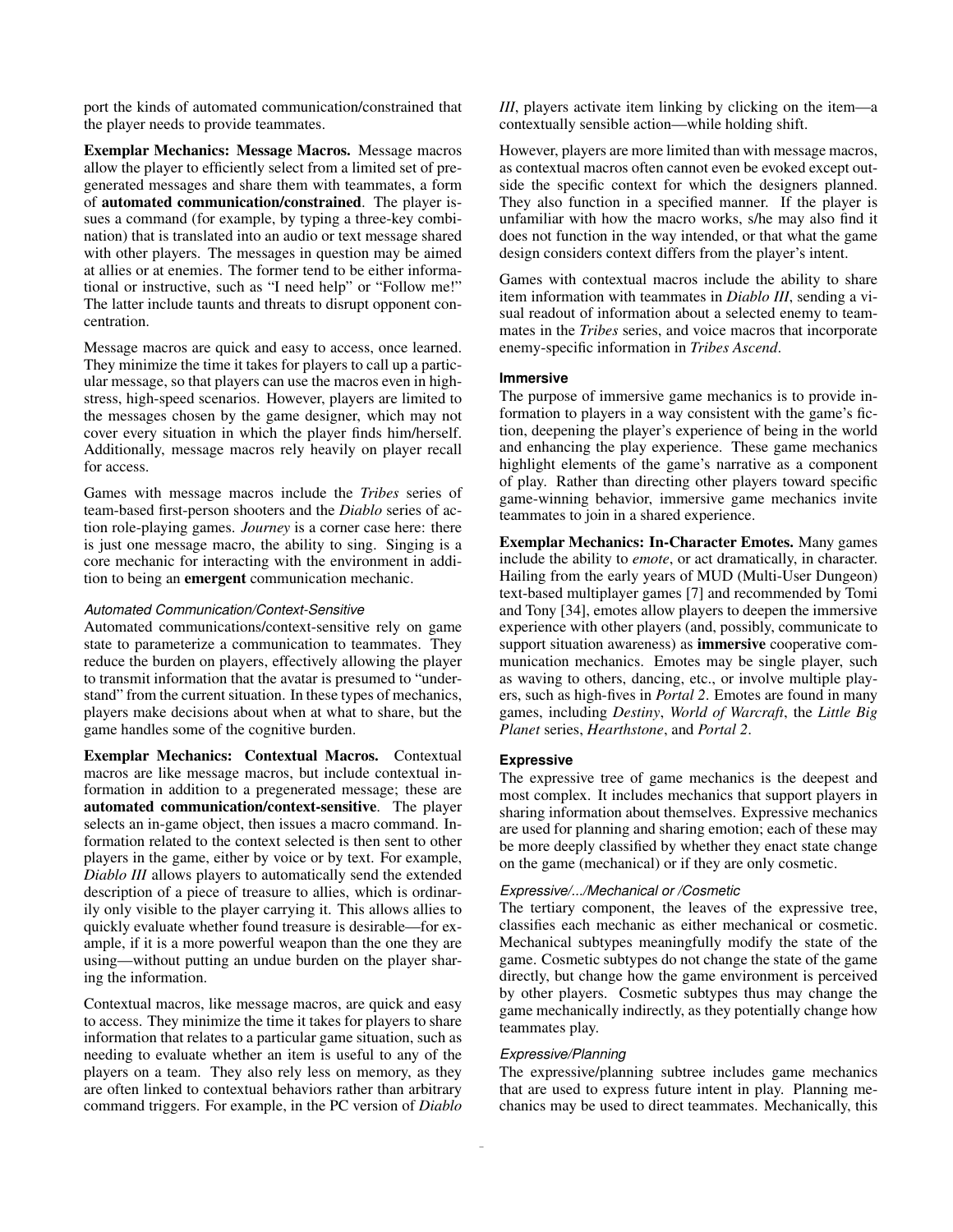generally means enacting some change to the player's interface (such as a waypoint with HUD indicator or using an automated communication to transmit enemy data). Cosmetic expressive/planning mechanics provide less formal or temporary directive information, such as an avatar gesture. Expressive/planning mechanics might support team situation awareness by indicating what a player will do in the near future.

Exemplar Mechanics: Holding. Holding mechanics limit how many in-game items the player can have active at a given moment, and determine how long it takes to swap between items. While many games have holding mechanics, holding mechanics for joint communication allow other players to see what item a player is holding, and how it is being held (e.g. holding a weapon in a stance ready for combat, or sheathed in peace). When the item held is visible to other players, the holding player can signal her/his own intentions and plans. Such game mechanics are thus expressive/planning.

This is particularly true when holding an item has a mechanical impact. For example, in the game *Rust* it takes time for players to switch between items. A player holding a nonaggressive item, such as a torch, is at a clear disadvantage should violence erupt. As a result, a player holding a torch is signaling a commitment to non-violence, or at least that they believe they can salvage the situation should violence occur. Since no deception is possible about what item a player is holding, other players can trust that the torch-holding player is truthfully signaling and willing to accept any mechanical penalties that might arise.

Other games with holding mechanics include *DayZ*, in which others can see if the player is holding a weapon, which weapon they are holding, and where the weapon is pointed. Physical signals such as weapon-pointing, which have mechanical consequences and which are visible from a distance, are a critical part of establishing initial trust in a game where any player could potentially be an enemy.

# *Expressive/Emotional*

In the expressive/emotional subtree, players indicate to one another their emotive state, supporting team cohesion. Known to be important in stressful environments, such as firefighting [\[35\]](#page-9-9), conveying emotion supports team members in situation awareness, enabling team members to understand the readiness of fellow players. Expressive/emotional cooperative communication mechanics may support emotional contagion [\[20\]](#page-9-22), causing positive emotions to cascade through the team.

Exemplar Mechanics: Gesturing. Gesture mechanics, a form of expressive/emotional cooperative communication mechanics, allow players to press a key or key combination, and to have their avatar respond with a virtual gesture in the game world. These gestures might include solitary gestures, like a fist-pump, or collaborative ones, like attempting to high-five a nearby player. Gestures can be triggered by simple key presses, or by typing commands to the character like /wave.

All nearby players can see gestures performed by the player, allowing players to use gestures to broadcast how they are

feeling. Since gestures are a constrained set of pre-defined animations, that means players are selecting their emotional expressions from a small set of options. On the other hand, gestures do not require players to articulate how they feel in words, and constraints can help players decide on an emotion to express quickly.

Observed games with gestures include *Portal 2*, *DayZ*, *Army of Two*, *Elder Scrolls Online*, and *World of Warcraft*.

# **Emergent**

The category of emergent [\[30\]](#page-9-10) cooperative communication mechanics include game mechanics not expressly constructed for communication, but that have been appropriated by small groups or whole communities as a meaningful way of communicating. These are the most common type of game mechanic encountered in the analysis. Emergent cooperative communication typically uses some capability of the avatar to move or intervene in another player's environment (such as Cheung et al.'s virtual gestures [\[5\]](#page-8-0)). The information communicated through emergent cooperative communication mechanics may have to be learned, and may exist only within certain communities of practice. Prior to learning, players may find that they do not know what the intended communication is.

Exemplar Mechanics: Jumping. Because jumping does have in-game meaning, there is a difference between jumping to play and jumping to communicate. This is a game design decision, as jumping mechanics may be designed to happen automatically as needed, rather than be under player control.

Jumping without an immediate purpose for the jump can mean anything from "Pay attention to me" to "I am impatient." The semantic meaning of the jump varies between play communities, and is usually highly dependent on the specific context of the particular situation in which the players find themselves. While the ability to jump without purpose is a game design decision, the exact messages conveyed by apparently purposeless jumping are emergent and situational.

Games with the option of communicative jumping include *Journey*, *Portal 2*, the *Halo* series, *Elder Scrolls Online*, and *Minecraft*.

# **Attention-Focusing**

Attention-focusing game mechanics enable one player to provide another with a directive, calling attention to someone or something in the game environment. Deictic reference can be difficult in game play, especially using verbal communication mechanisms without embodied communication. Attentionfocusing game mechanics enable deictic reference, as well as embed actionable intelligence into the game environment or interface for other players. Subtypes of attention-focusing mechanics are unbound and semantically imbued.

# *Attention-Focusing/Unbound*

Attention-focusing/contextless mechanics do not provide any additional information. A ping on a map or in the environment, which requires additional data to decode by teammates, were the most common of this mechanic type observed.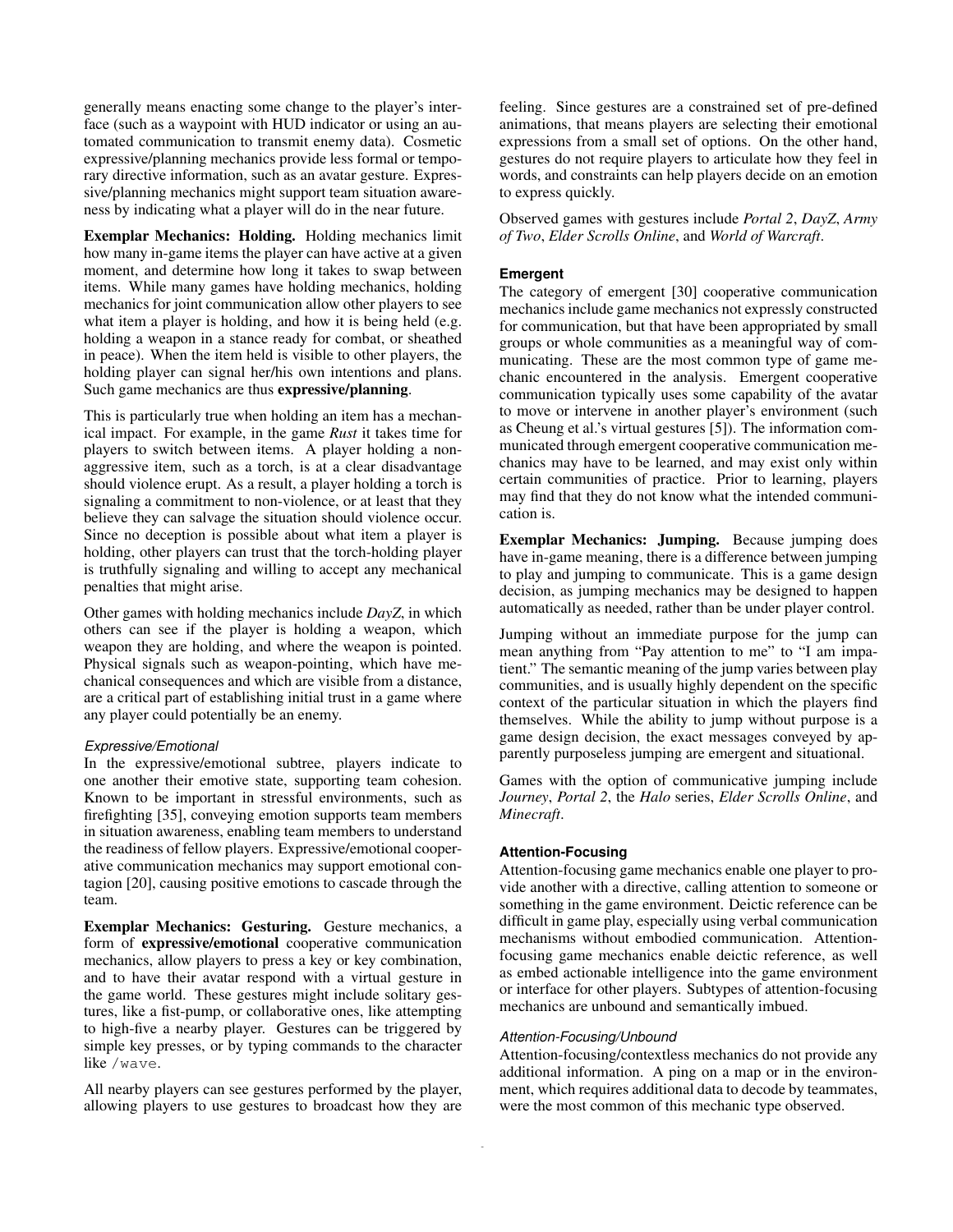Exemplar Mechanics: Map Pings. Map ping mechanics allow players to identify locations to one another by placing icons on a map or in the virtual space of the game. The pinging player must select the location they wish to ping, then indicate that they wish to ping it. Some games combine these steps by providing a mini-map on which players can click to automatically set up a ping at the clicked location. Map pings are an example of attention-focusing/unbound cooperative communication mechanics.

For example, in the *StarCraft* series, a player can ping the map for an ally. This ping carries no information beyond its location, so understanding the meaning of a ping requires disambiguation.

Other games with pinging mechanics include the *Tribes* series and *Diablo III*.

## *Attention-Focusing/Semantically Imbued*

Attention-focusing/semantically imbued game mechanics provide some shared meaning, encoded in the game's rules. These somehow identify a characteristic of the thing indicated, or provide a call to action for one or more teammates, attaching semantic information to an indicator in the game environment.

Exemplar Mechanics: Augmented Environment Pings. Augmented environment pings operate like standard map pings, but include contextual or directive information, making them attention-focusing/semantically imbued. Because the game world is not uniform, the pings can respond to the features of the location in the game world that was clicked, conveying more information with the same amount of effort on the part of the player. Of course, as with contextual messaging systems, contextual pings also lock the player into *needing* to send that additional, contextual information even if they do not wish to.

Pings in *League of Legends* are an excellent example of augmented environment pings. Five-player teams battle for control of a virtual space that contains objects like allied turrets (in-game structures that aid the player and their team), enemy turrets (the same structures, but fighting for the enemy), and enemies controlled both by other players and by the game's AI. When players ping a location on the map, their teammates see a different response depending on what they have targeted. If they target an enemy character, whether controlled by players or the game's AI, a red exclamation point appears above the target to indicate it was selected. If they target an allied structure, such as a turret, a green shield appears above the structure indicating it needs to be defended. If they ping a location without either enemies or allies, a simple blue dot appears in the game world and on the minimap, indicating to allies that some action needs to be taken at that location.

Other games include different types of pings. For example, *Portal 2*'s collaborative mode includes two different ping types that players can choose between. The *Look Ping* displays an eye icon on both players' screens, indicating where the pinging player wishes the other player to look. The *Timer Ping* displays a countdown timer icon, starting at three seconds, that appears on both players' screens when it is initiated. These pings serve different functions, but both provide functionality that would be difficult to achieve by speaking. The Look Ping accurately, concisely, and specifically identifies a particular location in the game; the Timer Ping ensures that players can perfectly synchronize their actions.

## **DISCUSSION**

In this section, we discuss the ways in which future game designers might leverage cooperative communication mechanics to construct new and exciting ways to play. We also discuss how cooperative communication mechanics may be used to analyze player performance, guiding game design and providing a means to analyze game experiments. We close by highlighting how cooperative communication mechanics should be designed and leveraged to be effective.

## **Potential for Future Design**

Through this research, we have made a number of discoveries about cooperative communication mechanics that may aid designers in building future games. We see that players have many ways to offer, but little ability to request, information from their teammates; that environment-modifying game mechanics are not well-represented; and that players may develop emergent cooperative communication mechanics when the existing design fails to provide what they need.

## *Ability to Request Information*

Nearly every game mechanic analyzed offers a means for a team member to *push information* to teammates. While effective teams *are* proactive about providing information, reducing the number of requests for information to reduce communication overhead [\[10,](#page-8-3) [11,](#page-8-4) [24,](#page-9-7) [35\]](#page-9-9), the ability to *pull information* is still essential. We observe a dearth of game mechanics that provide players the ability to poll teammates for information, or to interrogate the game environment or state through teammates. Only one data source provides such ability: the *Tribes* Voice Game System, which allows players to request, "What's my assignment?", "I need a target painted!", or "Is our base secure?"

In the current designs, players can *only* be proactive about communicating needed information to players. The act of communicating through these game mechanics may not become elevated to core mechanic, as two-way communication among teammates to discover meaningful information about game state is not something in which players can engage. Instead, players much rely on verbal communication to make requests, to which other players might respond with an attention-focusing mechanic. The ability to request information potentially opens up new and exciting game designs where sharing and exchanging information is a key component of play and teammates scout game environments and engage in interesting, two-way communication.

## *Modifying Environments*

The ability to modify game worlds were among the rarest game mechanics observed in the sample, yet a rich area for future work. *Minecraft* provides the largest collection of such instances, enabling players to not only leave signs with verbal communication on them, but also to physically alter the environment so that it signifies affordances and constraints [\[25,](#page-9-23)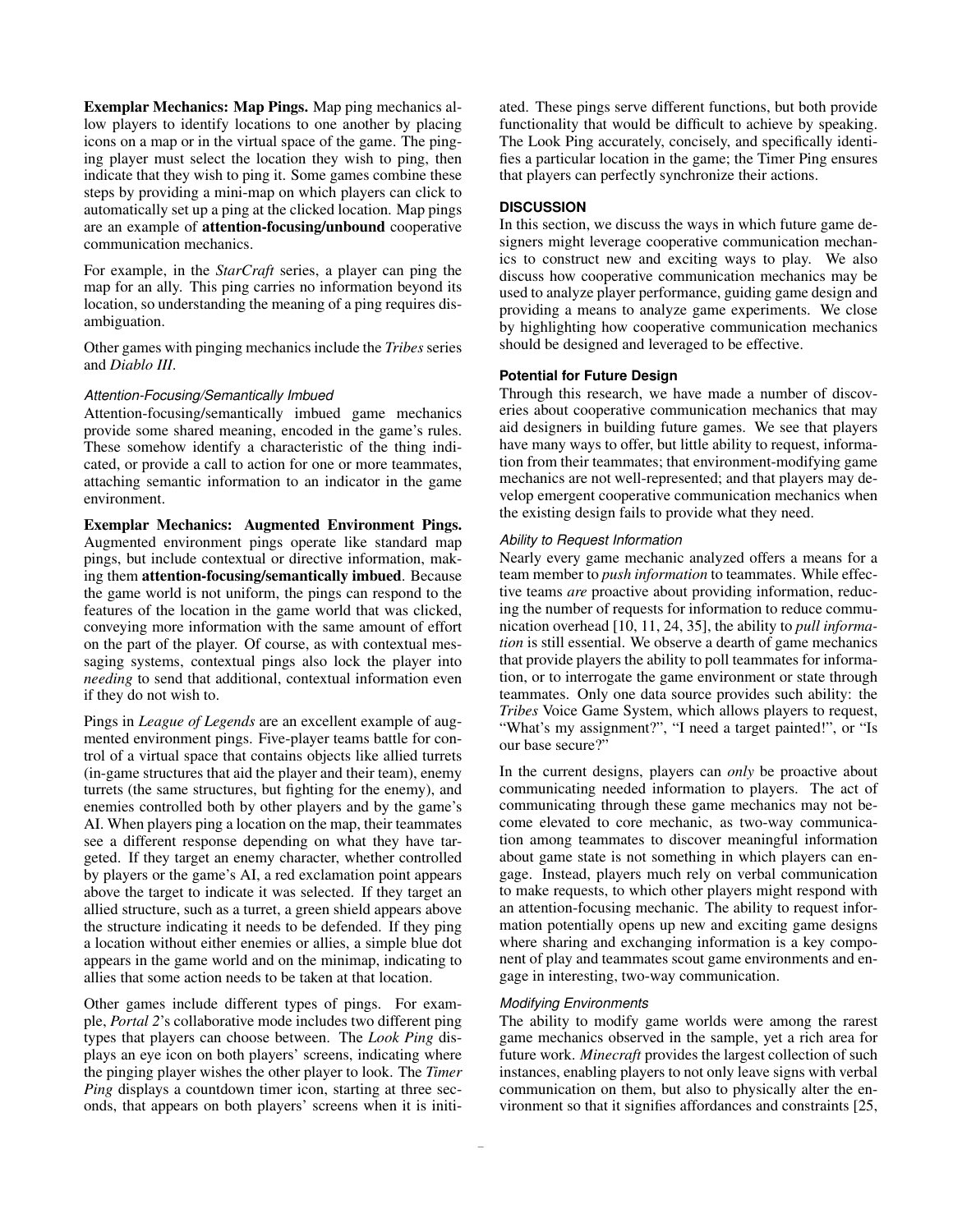| game                                  | mechanic                          | details                                                                                                                                                 | type                                                                                           |
|---------------------------------------|-----------------------------------|---------------------------------------------------------------------------------------------------------------------------------------------------------|------------------------------------------------------------------------------------------------|
| Army of Two<br>Dark Souls se-<br>ries | gesturing<br>signposts            | avatars can "fist bump" on command<br>write and post text on the ground in the game world                                                               | expressive/emotional, immersive<br>environment-modifying                                       |
| DayZ                                  | holding                           | avatars can hold objects, switching objects takes<br>time                                                                                               | expressive/planning, emergent                                                                  |
| Diablo series                         | message<br>macros                 | number keys trigger character to speak a command<br>or taunt in-character                                                                               | automated communication/<br>con-<br>strained, immersive                                        |
| Diablo III                            | contextual<br>macros              | player can hold a modifier key and click a piece of<br>loot to share its statistics with allies                                                         | automated communication/context-<br>sensitive                                                  |
| Journey                               | message<br>macros                 | avatars can "sing" as a core mechanic for interact-<br>ing with the environment, but cooperative players<br>also use it to grab attention               | automated communication/<br>con-<br>attention-focusing/<br>strained,<br>un-<br>bound, emergent |
| League of Leg-<br>ends                | augmented<br>environment<br>pings | players may ping map to indicate needs or details<br>about enemies to teammates                                                                         | attention-focusing/semantically im-<br>bued, automated communication/<br>constrained           |
| Minecraft                             | signposts                         | write and post persistent sign objects in the game<br>world                                                                                             | environment-modifying                                                                          |
| Minecraft                             | jumping                           | avatars can jump to interact with the environment,<br>which is also used to grab attention                                                              | emergent, attention-focusing/ un-<br>bound                                                     |
| Portal 2                              | augmented<br>environment<br>pings | players may use a timer ping or a look ping to indi-<br>cate to an ally when/where to perform an action or<br>where to look, respectively               | attention-focusing/semantically im-<br>bued, automated communication/<br>constrained           |
| Portal 2                              | gesturing                         | avatars can perform a number of cooperative ges-<br>tures, such as high-fives                                                                           | expressive/emotional, immersive                                                                |
| Rust                                  | holding                           | avatars can hold objects, switching objects takes<br>time                                                                                               | expressive/ planning, emergent                                                                 |
| StarCraft series                      | map pings                         | players may cause a sound to play and a highlight<br>to appear on the map by clicking in the game's min-<br>imap                                        | attention-focusing/ unbound                                                                    |
| Tribes series                         | message<br>macros                 | Voice Game System (VGS): voice macros triggered<br>by 3- to 4-character commands                                                                        | communication/<br>automated<br>con-<br>strained                                                |
| Tribes Ascend                         | contextual<br>macros              | identify enemy mechanic: context-specific voice<br>macros and HUD information sent to teammates,<br>triggered by looking at an enemy and pressing a key | automated communication/context-<br>sensitive,<br>attention-focusing/ un-<br>bound             |
| World<br>of<br>War-<br>craft          | in-character<br>emotes            | avatars may dance or gesture, performing scripted<br>animations in character                                                                            | immersive                                                                                      |

<span id="page-7-0"></span>Table 2. Data sources for grounded theory analysis connected to the resulting cooperative communication game mechanics. Interpretation may require familiarity with the game in question.

[26\]](#page-9-24) on action directly. The *Dark Souls* series of games does this in a more subtle manner, as other players may modify the environments in a single player game to provide advice or cause trouble.

We suggest that the modifying environment cooperative communication mechanics are a rich area for future work. There is great potential in using these mechanics to construct interesting new forms of play. Their biggest drawback is the asymmetric nature of their use—creating requires significant investment, yet using them does not. At the same time, once created, a modification to the environment may be used by many players. The creator also sometimes never receives feedback regarding their modification's ultimate impact.

### *Need for More Cooperative Communication Mechanics*

Emergent cooperative communication mechanics were the most prevalent observed in the analysis. This suggests that players are finding existing, designed cooperative communication mechanics insufficient (or missing altogether). Players working together need to communicate with one another, and game designers should consider carefully in what situated ways players will want or need to do this.

# **Analyzing Team Coordination**

Effective team coordination is generally assessed by analyzing the communication between team members [\[10,](#page-8-3) [24,](#page-9-7) [16\]](#page-9-25). By applying a coding scheme to the utterances of team members, a researcher or educator can produce an anticipation ratio for the team, which compares the amount of communication that provides information to teammates versus the amount of communication that requests information. A high anticipation ratio means that the team is overcoming communication overhead and acting efficiently [\[10,](#page-8-3) [16,](#page-9-25) [24,](#page-9-7) [37,](#page-9-19) [38\]](#page-9-26). Anticipation ratio is generally calculated only on verbal (or text) utterances between teammates. A similar technique is used by El-Nasr et al. [\[31\]](#page-9-13) by observing and coding Cooper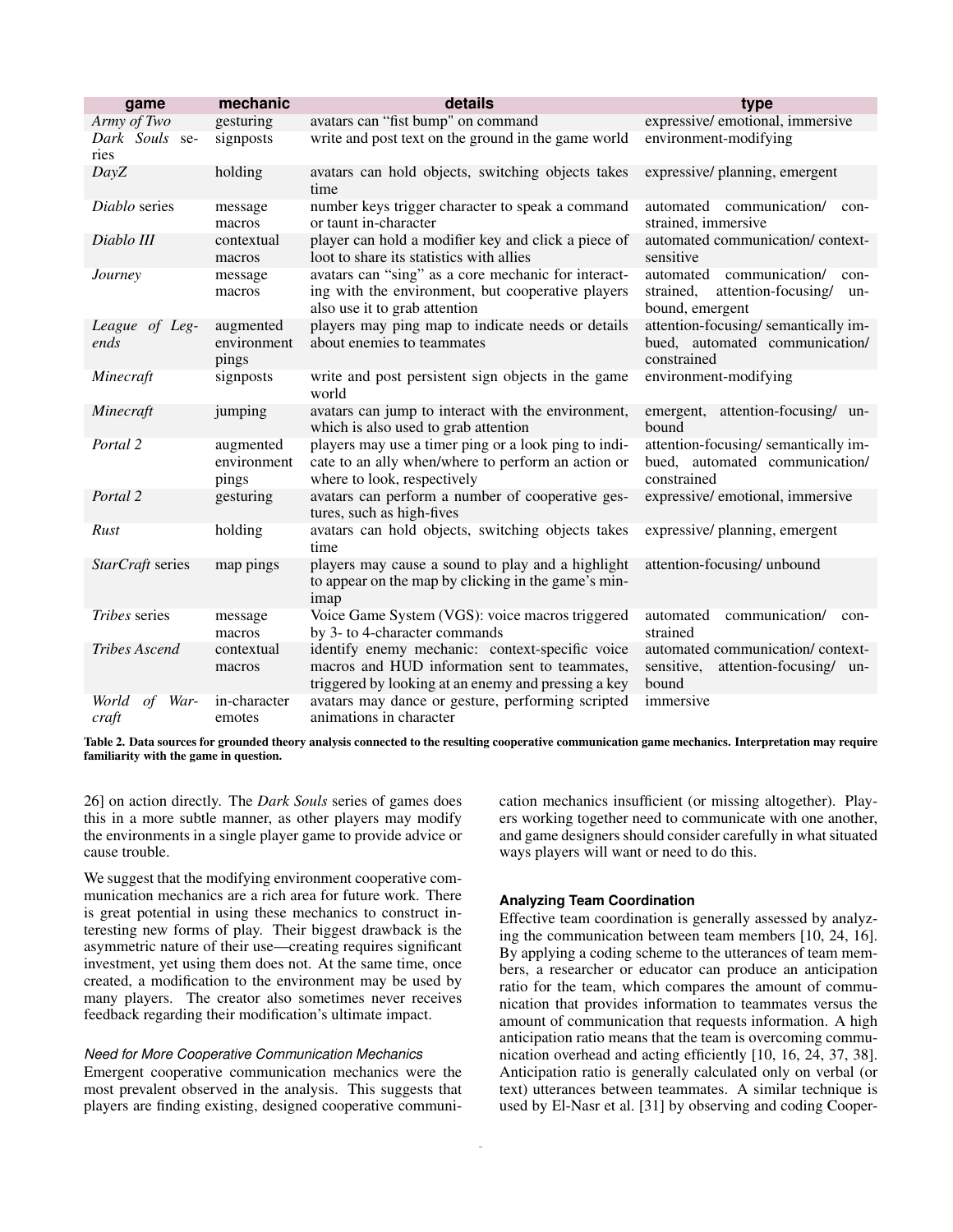ative Performance Metrics during play, where players engage in observable behaviors outside of the game.

Analyzing communication for anticipation ratio or cooperative performance is a work-intensive and slow process. The present framework functions as a means to analyze team coordination automatically and efficiently. Once these mechanics have been identified, game developers and researchers can easily log use of cooperative communication in play, possibly to analyze anticipation ratio, or to get a more nuanced understanding of how players are explicitly coordinating with one another.

## **Communication Tools**

Beyond gameplay, in the real world, teams need to communicate with one another. The present framework and exemplar mechanics can function as inspiration for real-world communication systems. As we advance to combinations of humanrobot teams, where real-world situations look even more similar to games, this becomes even more compelling.

## **Designing for Communicability**

Prior work has discussed the need to design game interfaces to support communicability [\[36\]](#page-9-27), that is, render information so that it can be easily verbally communicated to teammates. The present work identifies cooperative communication mechanics that help to alleviate this need by making non-verbal communication a component of game play. Still, interfaces must be expressive enough to enable players to transmit the information they need to transmit, otherwise it must be sent verbally.

The game designer must carefully consider not only the range of expressiveness of cooperative communication mechanics, but also how they are to be invoked in play. Contextsensitivity is key to making game mechanics easy to access in intense play. As an alternative, the designer may also wish to restrict the ease-of-use of such mechanics, as gameplay is often about challenge.

### **CONCLUSION**

In this paper, we discuss designing for communication as a game mechanic, using commercial systems as data sources for a grounded theory analysis and framework. Communication between players in these games is something about which they make decisions that affect the outcomes of the game. The game designer's primary tool to construct game mechanics is to provide rules that constrain player action.

The present framework provides six trees of cooperative communication mechanic types. Environment-modifying mechanics are used to alter the game environment to make it informative for other players. Automated communication mechanics simplify the communicator's job in intense gameplay, so that they can supply complex game-specific information to teammates. Immersive mechanics enhance the game experience by deepening the players' involvement in the game's story or world. Expressive mechanics support players in suppling information about their own state during gameplay, including their plans and emotions. Players create their own meaning through emergent mechanics, adopting their own

meanings for game actions that were not primarily designed for communication. Finally, attention-focusing game mechanics allow players to point out components of the game environment to others, supporting a call to action or providing information.

A future research agenda will investigate the ways in which cooperative communication mechanics are invoked by players, how their use impacts game play, and how effective they are as a communication channel. We plan to use the present framework to code our observations of cooperative play, and look for connections across games.

## <span id="page-8-7"></span>**REFERENCES**

- 1. Arroyo, E., Righi, V., Tarrago, R., Santos, P., Hernández-Leo, D., and Blat, J. Remote collaborative multi-user informal learning experiences: Design and evaluation. In *Proc. 6th European Conf. on Technology Enhanced Learning: Towards Ubiquitous Learning* (2011), 43–56.
- <span id="page-8-6"></span>2. Beznosyk, A., Quax, P., Coninx, K., and Lamotte, W. The influence of cooperative game design patterns for remote play on player experience. In *Proc. 10th Asia Pacific Conf. on Computer Human Interaction* (2012), 11–20.
- <span id="page-8-8"></span>3. Brown, B., and Bell, M. CSCW at play: 'There' as a collaborative virtual environment. In *Proc. ACM Conf. on Computer Supported Cooperative Work* (2004), 350–359.
- <span id="page-8-9"></span>4. Charmaz, K. *Constructing grounded theory: A practical guide through qualitative analysis*. Pine Forge Press, 2006.
- <span id="page-8-0"></span>5. Cheung, V., Chang, Y.-L. B., and Scott, S. D. Communication channels and awareness cues in collocated collaborative time-critical gaming. In *Proc. ACM Conf. on Computer Supported Cooperative Work* (2012), 569–578.
- <span id="page-8-5"></span>6. Consalvo, M. Using your friends: Social mechanics in social games. In *Proc. International Conference on Foundations of Digital Games* (2011), 188–195.
- <span id="page-8-10"></span>7. Curtis, P. Mudding: Social phenomena in text-based virtual realities. *High noon on the electronic frontier: Conceptual issues in cyberspace* (1992), 347–374.
- <span id="page-8-1"></span>8. Endsley, M. R. Toward a theory of situation awareness in dynamic systems. *Human Factors 37*, 1 (1995), 32–64.
- <span id="page-8-2"></span>9. Endsley, M. R. Theoretical underpinnings of situation awareness: A critical review. In *Situation Awareness Analysis and Measurement*, M. R. Endsley and D. J. Garland, Eds. Lawrence Erlbaum Associates, Mahwah, NJ, USA, 2000, 3–6.
- <span id="page-8-3"></span>10. Entin, E. E., and Serfaty, D. Adaptive team coordination. *Human Factors 41*, 2 (June 1999), 312–325.
- <span id="page-8-4"></span>11. Espinosa, J. A., Lerch, F. J., and Kraut, R. E. Explicit versus implicit coordination mechanisms and task dependencies: One size does not fit all. In Salas and Fiore [\[29\]](#page-9-8), 107–130.